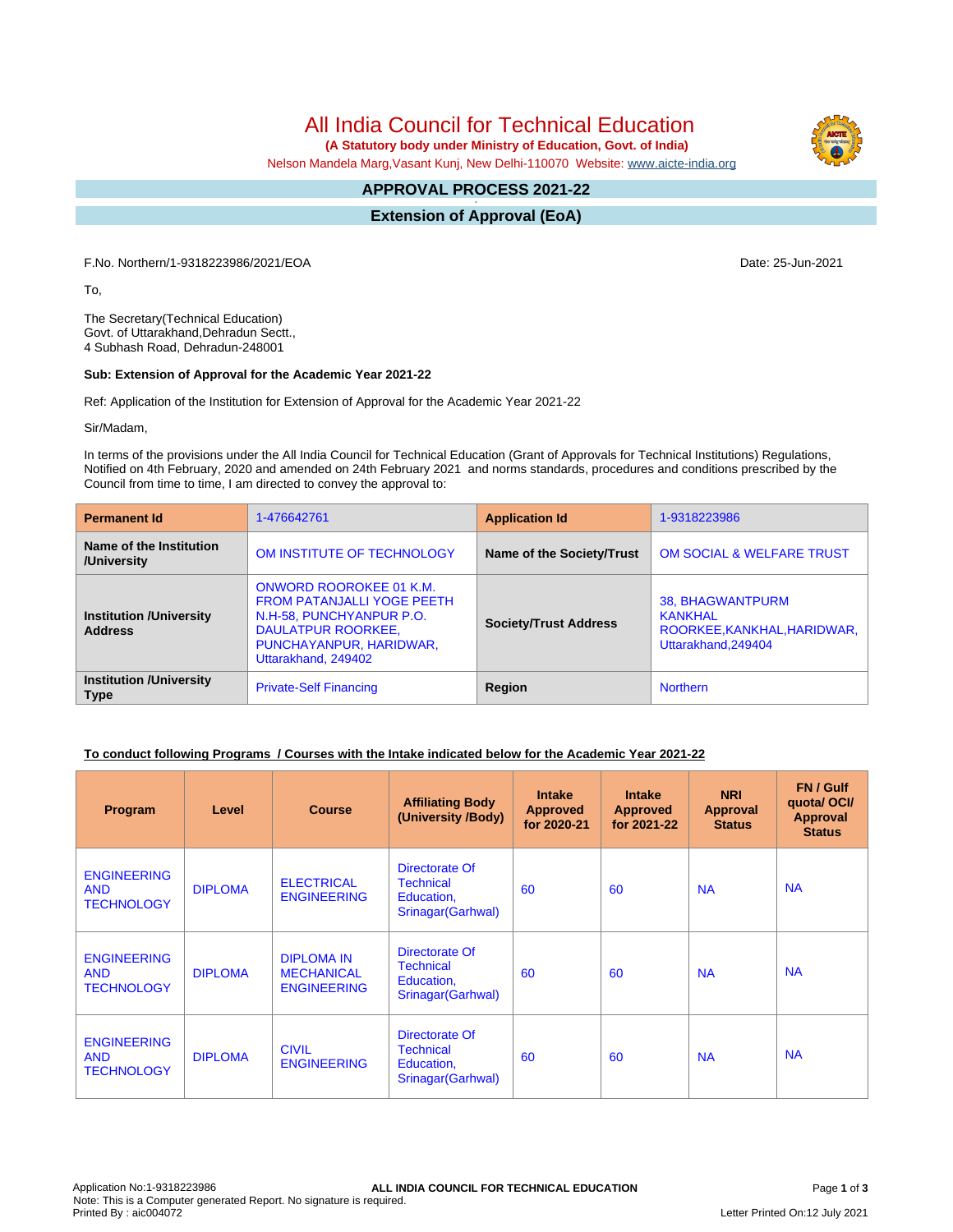| <b>ENGINEERING</b><br><b>AND</b><br><b>TECHNOLOGY</b> | <b>DIPLOMA</b> | <b>COMPUTER</b><br><b>SCEINCE &amp;</b><br><b>ENGINEERING</b>                              | Directorate Of<br><b>Technical</b><br>Education,<br>Srinagar(Garhwal)  | 30 | 30 | <b>NA</b> | <b>NA</b> |
|-------------------------------------------------------|----------------|--------------------------------------------------------------------------------------------|------------------------------------------------------------------------|----|----|-----------|-----------|
| <b>ENGINEERING</b><br><b>AND</b><br><b>TECHNOLOGY</b> | <b>DIPLOMA</b> | <b>ELECTRONICS</b><br><b>AND</b><br><b>COMMUNICATIO</b><br><b>NS</b><br><b>ENGINEERING</b> | Directorate Of<br><b>Technical</b><br>Education,<br>Srinagar (Garhwal) | 30 | 30 | <b>NA</b> | <b>NA</b> |
| <b>PHARMACY</b>                                       | <b>DIPLOMA</b> | <b>PHARMACY</b>                                                                            | Directorate Of<br><b>Technical</b><br>Education,<br>Srinagar(Garhwal)  | 60 | 60 | <b>NA</b> | <b>NA</b> |

### **It is mandatory to comply with all the essential requirements as given in APH 2021-22 (Appendix 6)**

## **Important Instructions**

- 1. The State Government/ UT/ Directorate of Technical Education/ Directorate of Medical Education shall ensure that 10% of reservation for Economically Weaker Section (EWS) as per the reservation policy for admission, operational from the Academic year 2019-20 is implemented without affecting the reservation percentages of SC/ ST/ OBC/ General. However, this would not be applicable in the case of Minority Institutions referred to the Clause (1) of Article 30 of Constitution of India. Such Institution shall be permitted to increase in annual permitted strength over a maximum period of two years.
- 2. The Institution offering courses earlier in the Regular Shift, First Shift, Second Shift/Part Time now amalgamated as total intake shall have to fulfil all facilities such as Infrastructure, Faculty and other requirements as per the norms specified in the Approval Process Handbook 2021-22 for the Total Approved Intake. Further, the Institutions Deemed to be Universities/ Institutions having Accreditation/ Autonomy status shall have to maintain the Faculty: Student ratio as specified in the Approval Process Handbook.
- 3. Strict compliance of Anti-Ragging Regulation, Establishment of Committee for SC/ ST, Establishment of Internal Complaint Committee (ICC), Establishment of Online Grievance Redressal Mechanism, Barrier Free Built Environment for disabled and elderly persons, Fire and Safety Certificate should be maintained as per the provisions made in Approval Process Handbook and AICTE Regulation notified from time to time.
- 4. In case of any differences in content in this Computer generated Extension of Approval Letter, the content/information as approved by the Executive Council / General Council as available on the record of AICTE shall be final and binding.

**Prof.Rajive Kumar Member Secretary, AICTE**

Copy \*\* to:

- **1. The Director of Technical Education\*\*, Uttarakhand**
- **2. The Principal / Director,** OM INSTITUTE OF TECHNOLOGY Onword Roorokee 01 K.M. From Patanjalli Yoge Peeth N.H-58, Punchyanpur P.O. Daulatpur Roorkee, Punchayanpur,Haridwar, Uttarakhand,249402
- **3. The Secretary / Chairman,** 38, BHAGWANTPURM